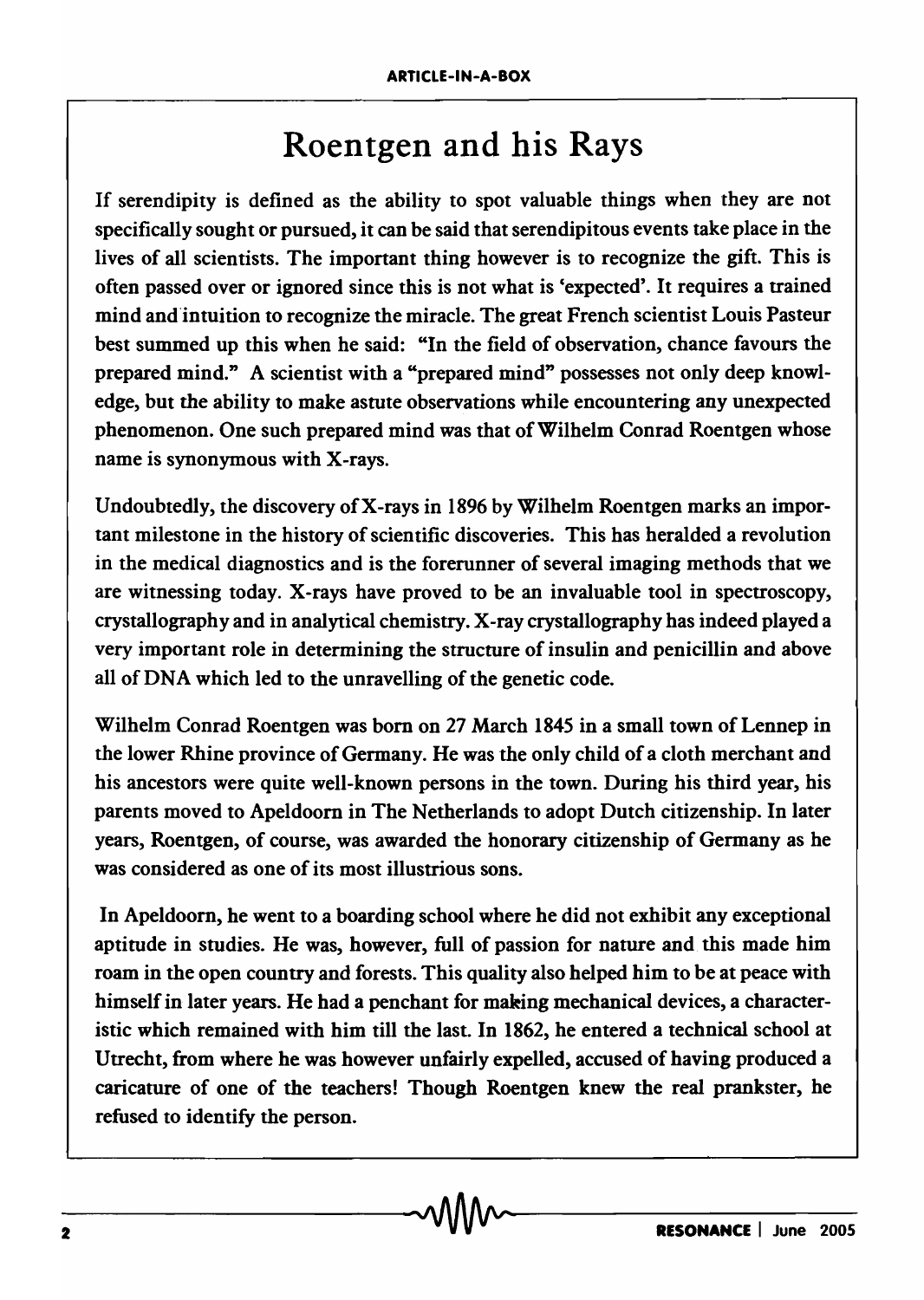Roentgen joined the university of Utrecht in 1865 to study physics, but as he did not possess the required qualification, he was not taken as a regular student. However, he later passed the entrance examination of Zurich Polytechnic in 1865 and enrolled as a student of mechanical engineering. He became a devoted student of Augustus Kundt, the professor of physics who had a great influence on his career. He got his PhD in 1869 on the properties of gases under the tutelage of Kundt. Roentgen could not however get a university professorship in spite of the best efforts of Kundt .

It appears that Roentgen's initial academic career was linked with that of Kundt as he followed him first to the University of Wurzburg and later to the newly founded University of Strasbourg in 1872. Roentgen married Anna Bertha Ludwig, daughter of an innkeeper at Apledoorn in 1872. Since they had no children of their own, they adopted Anne's niece.

Roentgen succeeded H F Weber as professor of physics and mathematics at Hohenheim Agricultural Academy in Wurtemberg, in 1875. Again he did not stay for long there. A year later he returned to Strasbourg as a professor of theoretical physics. He was to hold the chair of physics at Giessen University from 1879 to 1888. After declining several offers of university positions from other places, he returned to the university of Wurzburg as Professor and Director of the Physics Institute. Thus he achieved what was denied to him earlier. He succeeded the famous Kohlrausch in this position and had Helmholtz and Lorenz as his colleagues. After another six years, he was awarded the Rectorship, the highest office in the university.

At Wurzburg, his time was spent mostly on teaching during days and experimenting during nights. He started his experimental work in cathode rays, a rather hot field in those days. Earlier he worked on specific heats of gases and thermal conductivity of crystals and several other areas such as properties of quartz, refractive indices of various fluids, compressibility of water and other fluids and spreading of oil drop on water, etc. Among all the work, Roentgen's work using cathode tubes stands out, as it was instrumental in the discovery of X-rays. When he started his work with Crookes vacuum tube, he was trying to repeat some earlier experiments. In one of these experiments he covered the tube with a black card to mask the fluorescent glow in the tube. During this experiment, he noticed that some barium platino cyanide crystal nearby also became fluorescent. This was on the evening of Friday, 8 November 1895.

Roentgen became curious about it and was convinced that some rays emitted through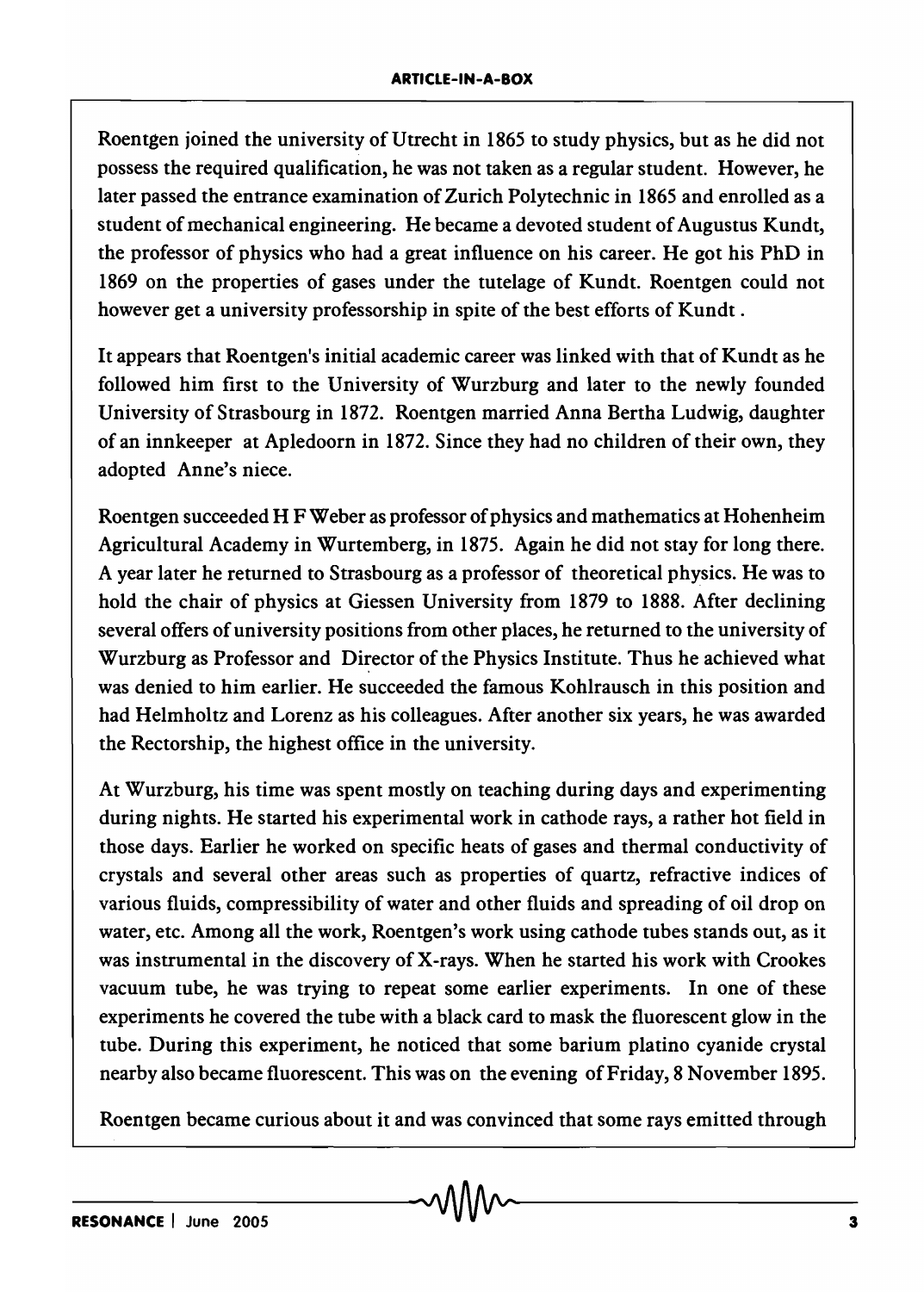the Crookes tube induced fluorescence. He later found that a screen coated with some crystals of barium platino cyanide fluoresced and when a metallic object was held in between, it cast a shadow. During several days following this discovery, Roentgen devoted himself fully to study the nature of these rays. 'He seems to have made a rather cautious remark to his friend, "I have discovered something interesting but I do not know whether or not my observations are correct".

Since the nature of the rays was a puzzle, Roentgen simply called them X-rays. Roentgen's paper was presented to the physical and medical society of Wurzburg on 28 December 1895. This paper, which is a preliminary communication, was rich in details. It was translated into English and later published in *Nature* on 23 January 1896. Within weeks his fame spread all over the world. The work captured the imagination of scientists everywhere since the equipment necessary to confirm the findings was not uncommon in those days. The first X-ray image that Roentgen took was that of his wife's hand showing very clearly the shadows of the bones and the ring she was wearing. Roentgen submitted a second paper on X-rays to the Wurzburg physical-medical society in March 1896. This paper dealt mostly with the ionizing properties of X-rays and his third paper with further experiments and measurements. Though Roentgen described most of the properties of X-rays, the actual nature of Xrays itself was not known. In fact Roentgen himself erroneously surmised that they are the longitudinal vibrations in the so-called ether. This of course, in no way undermines his greatness, but only highlights the bewildering nature of the discovery. The genius of Roentgen consists in the fact that he immediately recognised an entirely new phenomenon and new kind of rays, which had eluded previous workers with cathode ray tubes. For example, Lenard while working with cathode rays found that they penetrate through the hand but failed to recognise the new kind of rays. Even Sir William Crookes found photographic plates being fogged by X-rays but attributed the phenomenon to inferior quality plates he was using at that time.

Soon after his discovery, honours and awards followed from several scientific bodies and public institutions. He was honoured with the first Nobel Prize for Physics in 1901 when he was a professor of physics at the University of Munich. Roentgen was characteristically modest and did not relish the public adulation showered upon him. He disliked the idea of naming the new rays after him and preferred the anonymity of 'X' as a prefix to the rays he discovered! In fact, it is said that he declined to deliver the Nobel lecture and preferred to be away from the limelight. He also donated the Nobel